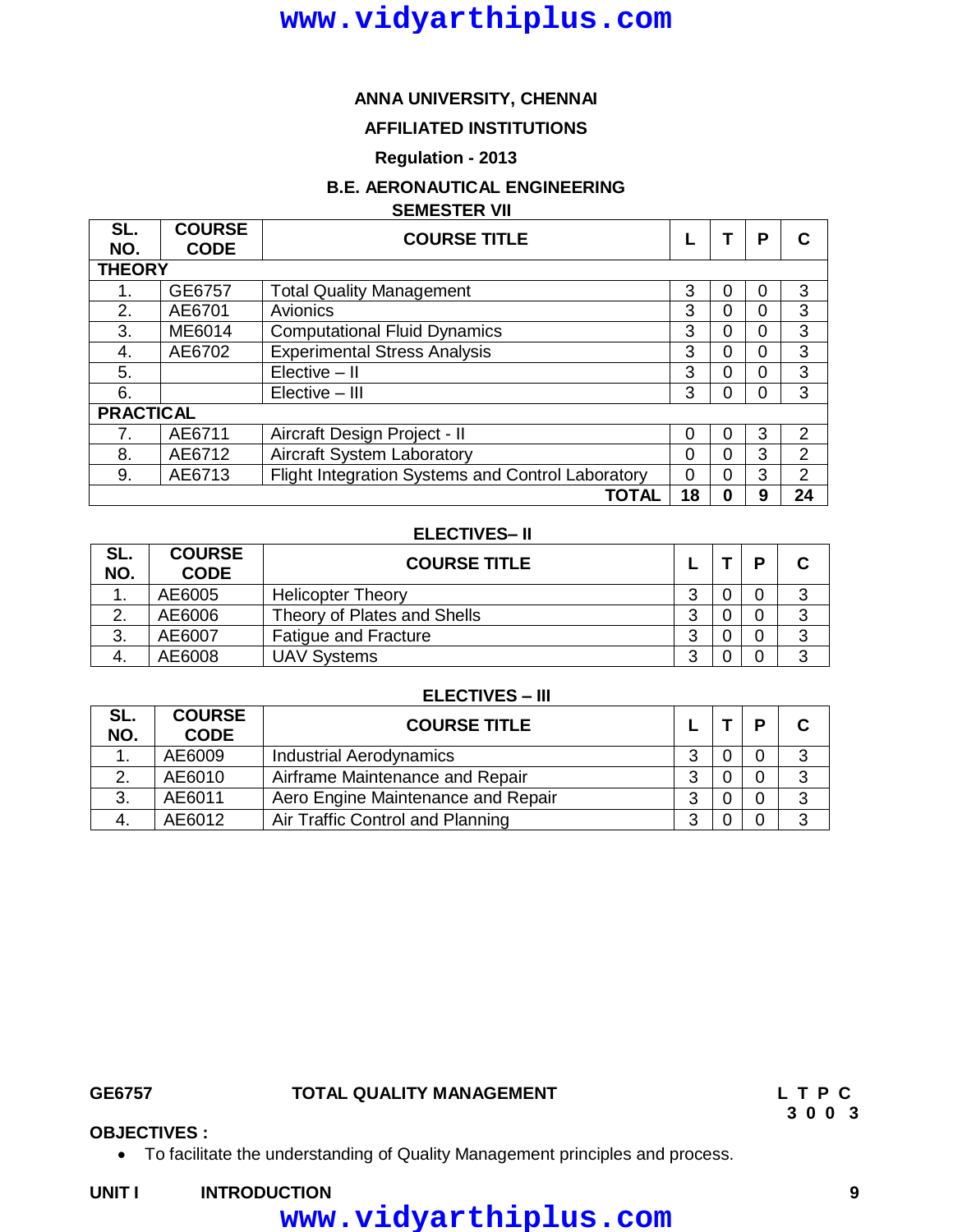Introduction - Need for quality - Evolution of quality - Definitions of quality - Dimensions of product and service quality - Basic concepts of TQM - TQM Framework - Contributions of Deming, Juran and Crosby - Barriers to TQM - Quality statements - Customer focus - Customer orientation, Customer satisfaction, Customer complaints, Customer retention - Costs of quality.

#### **UNIT II TQM PRINCIPLES 9**

Leadership - Strategic quality planning, Quality Councils - Employee involvement - Motivation, Empowerment, Team and Teamwork, Quality circles Recognition and Reward, Performance appraisal - Continuous process improvement - PDCA cycle, 5S, Kaizen - Supplier partnership - Partnering, Supplier selection, Supplier Rating.

#### **UNIT III TQM TOOLS AND TECHNIQUES I 9**

The seven traditional tools of quality - New management tools - Six sigma: Concepts, Methodology, applications to manufacturing, service sector including IT - Bench marking - Reason to bench mark, Bench marking process - FMEA - Stages, Types.

### **UNIT IV TQM TOOLS AND TECHNIQUES II 9**

Control Charts - Process Capability - Concepts of Six Sigma - Quality Function Development (QFD) - Taguchi quality loss function - TPM - Concepts, improvement needs - Performance measures.

#### **UNIT V QUALITY SYSTEMS 9**

Need for ISO 9000 - ISO 9001-2008 Quality System - Elements, Documentation, Quality Auditing - QS 9000 - ISO 14000 - Concepts, Requirements and Benefits - TQM Implementation in manufacturing and service sectors..

#### **OUTCOMES:**

 The student would be able to apply the tools and techniques of quality management to manufacturing and services processes.

#### **TEXTBOOK:**

1. Dale H. Besterfiled, et at., "Total quality Management", Pearson Education Asia, Third Edition, Indian Reprint (2006).

#### **REFERENCES:**

- 1. James R. Evans and William M. Lindsay, "The Management and Control of Quality", 8<sup>th</sup> Edition, First Indian Edition, Cengage Learning, 2012.
- 2. Suganthi.L and Anand Samuel, "Total Quality Management", Prentice Hall (India) Pvt. Ltd., 2006.
- 3. Janakiraman. B and Gopal .R.K., "Total Quality Management Text and Cases", Prentice Hall (India) Pvt. Ltd., 2006.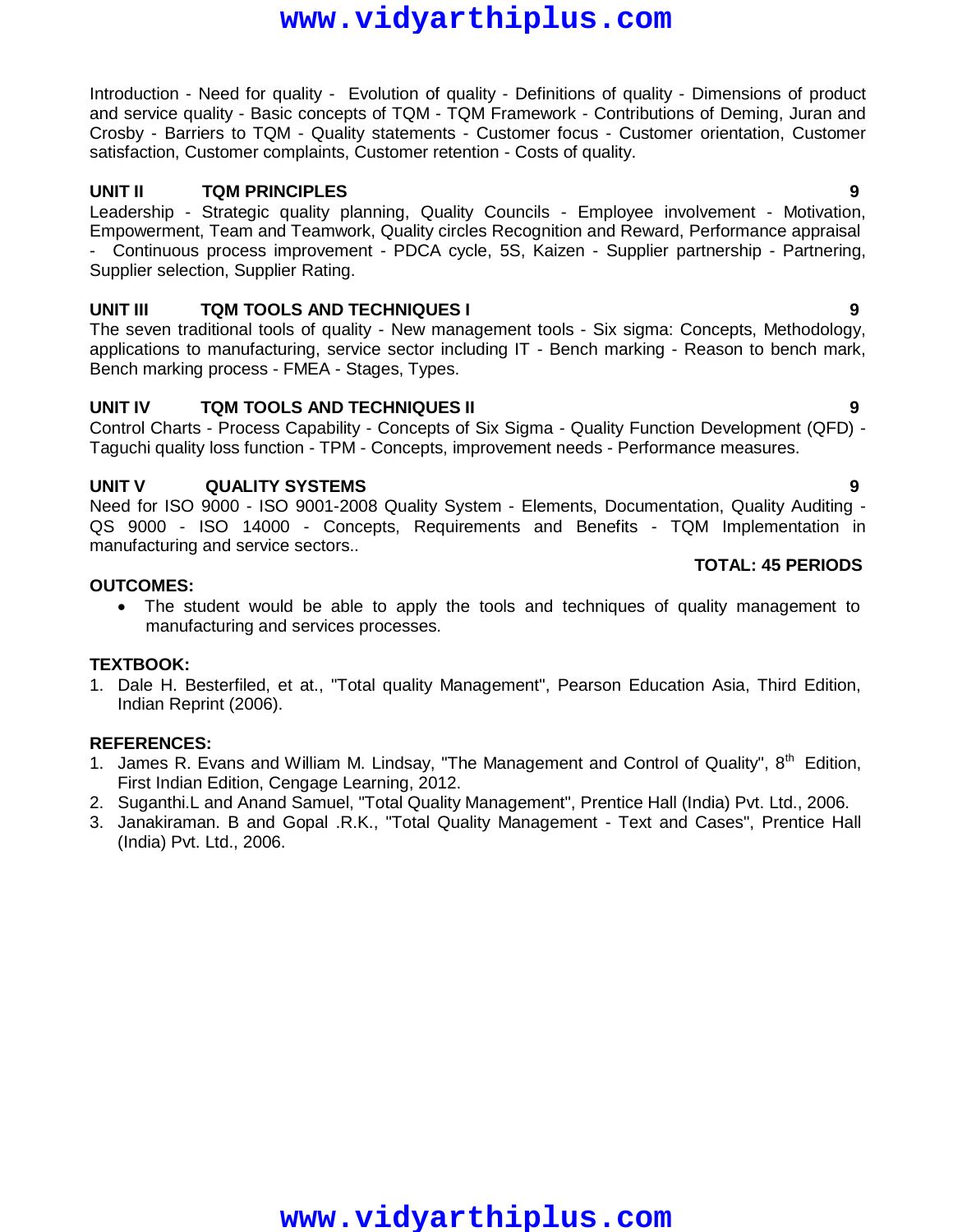#### **AE6701 AVIONICS L T P C**

#### **OBJECTIVES:**

- To introduce the basic of avionics and its need for civil and military aircrafts
- To impart knowledge about the avionic architecture and various avionics data buses
- To gain more knowledge on various avionics subsystems

### **UNIT I INTRODUCTION TO AVIONICS 9**

Need for avionics in civil and military aircraft and space systems – integrated avionics and weapon systems – typical avionics subsystems, design, technologies – Introduction to digital computer and memories.

### **UNIT II DIGITAL AVIONICS ARCHITECTURE 9**

Avionics system architecture – data buses – MIL-STD-1553B – ARINC – 420 – ARINC – 629.

### **UNIT III FLIGHT DECKS AND COCKPITS 9**

Control and display technologies: CRT, LED, LCD, EL and plasma panel – Touch screen – Direct voice input (DVI) – Civil and Military Cockpits: MFDS, HUD, MFK, HOTAS.

### **UNIT IV INTRODUCTION TO NAVIGATION SYSTEMS 9**

Radio navigation – ADF, DME, VOR, LORAN, DECCA, OMEGA, ILS, MLS – Inertial Navigation Systems (INS) – Inertial sensors, INS block diagram – Satellite navigation systems – GPS.

### **UNIT V AIR DATA SYSTEMS AND AUTO PILOT 9**

Air data quantities – Altitude, Air speed, Vertical speed, Mach Number, Total air temperature, Mach warning, Altitude warning – Auto pilot – Basic principles, Longitudinal and lateral auto pilot.

#### **OUTCOMES:**

- Ability to built Digital avionics architecture
- Ability to Design Navigation system
- Ability to design and perform analysis on air system

### **TEXT BOOKS:**

- 1. Albert Helfrick.D., "Principles of Avionics", Avionics Communications Inc., 2004
- 2. Collinson.R.P.G. "Introduction to Avionics", Chapman and Hall, 1996.

#### **REFERENCES:**

- 1. Middleton, D.H., Ed., "Avionics systems, Longman Scientific and Technical", Longman Group UK Ltd., England, 1989.
- 2. Spitzer, C.R. "Digital Avionics Systems", Prentice-Hall, Englewood Cliffs, N.J.,U.S.A. 1993.
- 3. Spitzer. C.R. "The Avionics Hand Book", CRC Press, 2000
- 4. Pallet.E.H.J., "Aircraft Instruments and Integrated Systems", Longman Scientific

**3 0 0 3**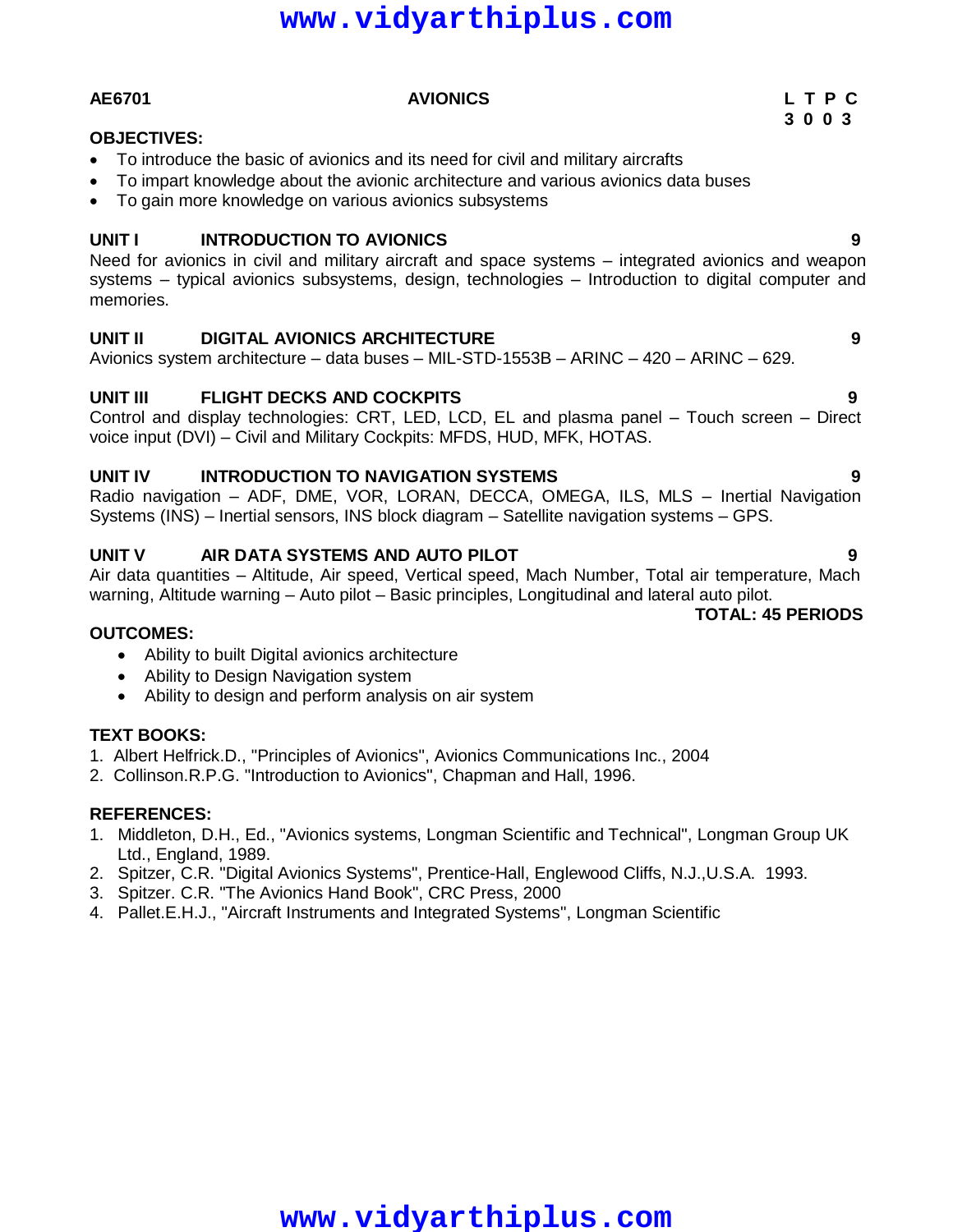### **ME6014 COMPUTATIONAL FLUID DYNAMICS L T P C**

## **3 0 0 3**

#### **OBJECTIVES:**

- To introduce Governing Equations of viscous fluid flows
- To introduce numerical modeling and its role in the field of fluid flow and heat transfer
- To enable the students to understand the various discretization methods, solution procedures and turbulence modeling.
- To create confidence to solve complex problems in the field of fluid flow and heat transfer by using high speed computers.

#### **UNIT I GOVERNING EQUATIONS AND BOUNDARY CONDITIONS 8**

Basics of computational fluid dynamics – Governing equations of fluid dynamics – Continuity, Momentum and Energy equations – Chemical species transport – Physical boundary conditions – Time-averaged equations for Turbulent Flow – Turbulent–Kinetic Energy Equations – Mathematical behaviour of PDEs on CFD - Elliptic, Parabolic and Hyperbolic equations.

### **UNIT II FINITE DIFFERENCE AND FINITE VOLUME METHODS FOR DIFFUSION 9**

Derivation of finite difference equations – Simple Methods – General Methods for first and second order accuracy – Finite volume formulation for steady state One, Two and Three -dimensional diffusion problems –Parabolic equations – Explicit and Implicit schemes – Example problems on elliptic and parabolic equations – Use of Finite Difference and Finite Volume methods.

### **UNIT III FINITE VOLUME METHOD FOR CONVECTION DIFFUSION 10**

Steady one-dimensional convection and diffusion – Central, upwind differencing schemes properties of discretization schemes – Conservativeness, Boundedness, Transportiveness, Hybrid, Power-law, QUICK Schemes.

### **UNIT IV FLOW FIELD ANALYSIS 9**

Finite volume methods -Representation of the pressure gradient term and continuity equation – Staggered grid – Momentum equations – Pressure and Velocity corrections – Pressure Correction equation, SIMPLE algorithm and its variants – PISO Algorithms.

### **UNIT V TURBULENCE MODELS AND MESH GENERATION 9**

Turbulence models, mixing length model, Two equation (k-Є) models – High and low Reynolds number models – Structured Grid generation – Unstructured Grid generation – Mesh refinement – Adaptive mesh – Software tools.

### **OUTCOMES:**

Upon completion of this course, the students can able

- To create numerical modeling and its role in the field of fluid flow and heat transfer
- To use the various discretization methods, solution procedures and turbulence modeling to solve flow and heat transfer problems.

### **TEXT BOOKS:**

- 1. Versteeg, H.K., and Malalasekera, W., "An Introduction to Computational Fluid Dynamics: The finite volume Method", Pearson Education Ltd.Second Edition – 2007.
- 2. Ghoshdastidar, P.S., "Computer Simulation of flow and heat transfer", Tata McGraw Hill Publishing Company Ltd., 1998.

## **www.vidyarthiplus.com**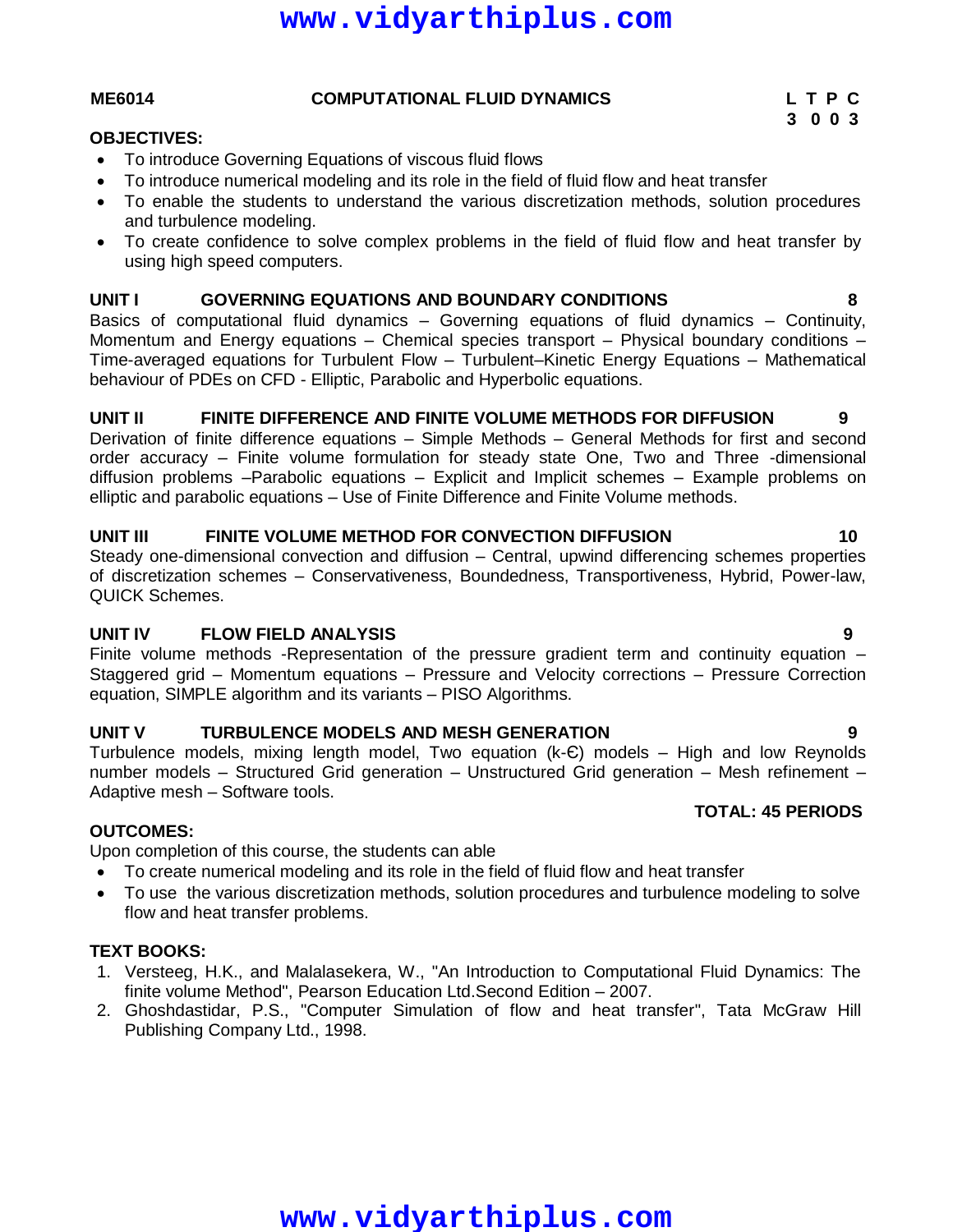#### **REFERENCES:**

- 1. Patankar, S.V. "Numerical Heat Transfer and Fluid Flow", Hemisphere Publishing Corporation, 2004.
- 2. Chung, T.J., "Computational Fluid Dynamics", Cambridge University, Press, 2002.
- 3. Ghoshdastidar P.S., "Heat Transfer", Oxford University Press, 2005
- 4. Muralidhar, K., and Sundararajan, T., "Computational Fluid Flow and Heat Transfer", Narosa Publishing House, New Delhi, 1995.
- 5. ProdipNiyogi, Chakrabarty, S.K., Laha, M.K. "Introduction to Computational Fluid Dynamics", Pearson Education, 2005.
- 6. Anil W. Date, "Introduction to Computational Fluid Dynamics", Cambridge University Press, 2005.

### **AE6702 EXPERIMENTAL STRESS ANALYSIS L T P C**

#### **OBJECTIVES:**

 To study the various experimental techniques involved for measuring displacements, stresses, strains in structural components.

#### **UNIT I EXTENSOMETERS AND DISPLACEMENT SENSORS 8**

Principles of measurements, Accuracy, Sensitivity and range of measurements, Mechanical, Optical, Acoustical and Electrical extensometers and their uses, Advantages and disadvantages**,** Capacitance gauges, Laser displacement sensors.

#### **UNIT II ELECTRICAL RESISTANCE STRAIN GAUGES 12**

Principle of operation and requirements, Types and their uses, Materials for strain gauges, Calibration and temperature compensation, cross sensitivity, Wheatstone bridge and potentiometer circuits for static and dynamic strain measurements, strain indicators, Rosette analysis, stress gauges, load cells, Data acquisition, six component balance.

#### **UNIT III PHOTOELASTICITY 11**

Two dimensional photo elasticity, Photo elastic materials, Concept of light - photoelastic effects, stress optic law, Transmission photoelasticity, Jones calculus, plane and circular polariscopes, Interpretation of fringe pattern, Calibration of photoelastic materials, Compensation and separation techniques, Introduction to three dimensional photo elasticity.

#### **UNIT IV BRITTLE COATING AND MOIRE TECHNIQUES 7**

Relation between stresses in coating and specimen, use of failure theories in brittle coating, Moire method of strain analysis.

### **UNIT V NON – DESTRUCTIVE TESTING 7**

Fundamentals of NDT, Acoustic Emission Technique, Radiography, Thermography, Ultrasonics, Eddy Current testing, Fluorescent Penetrant Testing,

#### **OUTCOMES**

- Knowledge of stress and strain measurements in loaded components.
- Acquiring information's the usage of strain gauges and photo elastic techniques of measurement .
- Knowledge in NDT in stress analysis

## **www.vidyarthiplus.com**

**TOTAL: 45 PERIODS**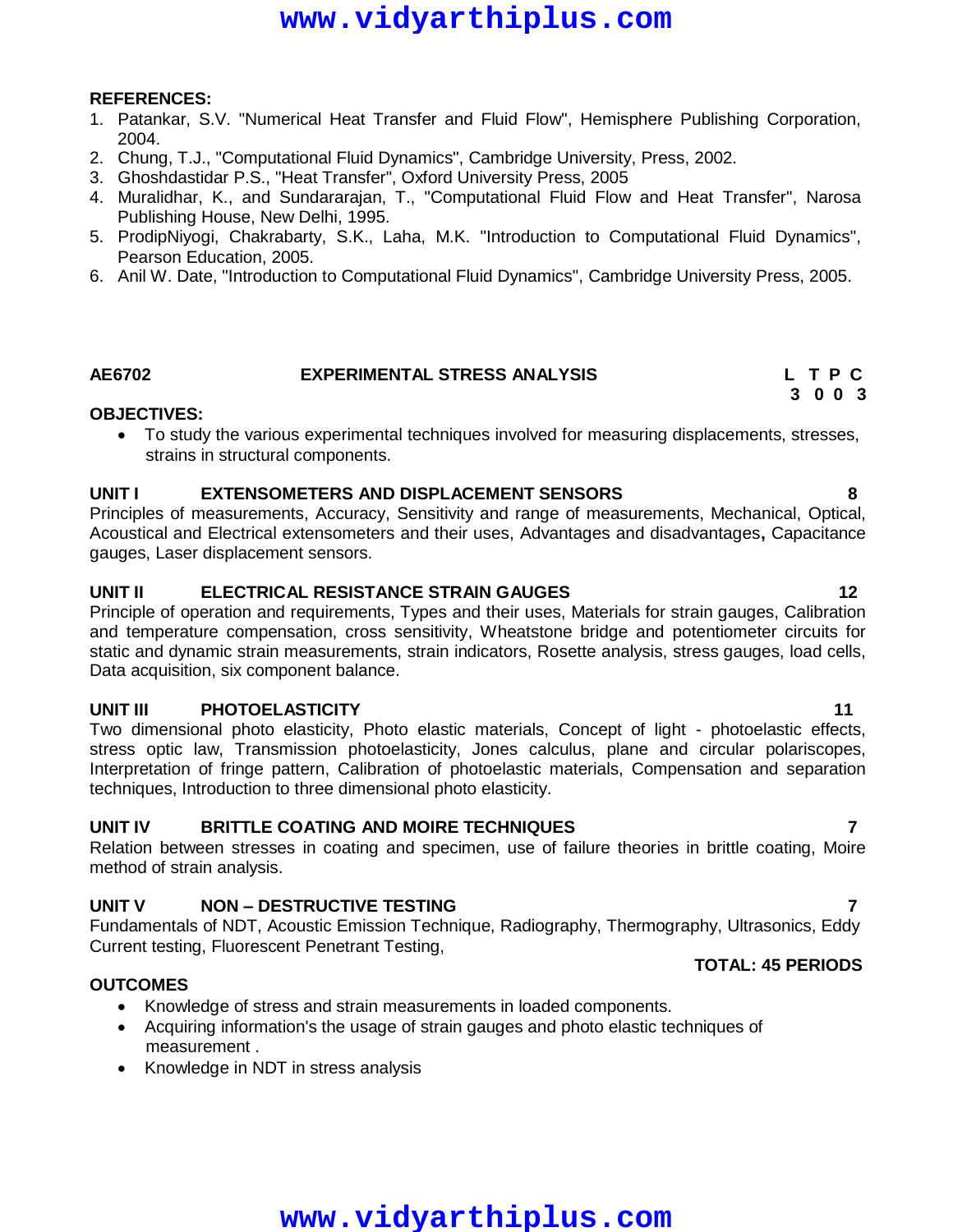#### **TEXT BOOKS:**

- 1. Dally, J.W., and Riley, W.F., "Experimental Stress Analysis", McGraw Hill Inc., New York 1998.
- 2. Srinath, L.S., Raghava, M.R., Lingaiah, K., Garagesha, G., Pant B., and Ramachandra, K., "Experimental Stress Analysis", Tata McGraw Hill, New Delhi, 1984.
- 3. Sadhu Singh, "Experimental Stress Analysis", Khanna Publishers, New Delhi, 1996.

### **REFERENCES:**

- 1. Hetenyi, M., "Hand book of Experimental Stress Analysis", John Wiley and Sons Inc., New York, 1972.
- 2. Pollock A.A., Acoustic Emission in Acoustics and Vibration Progress, Ed. Stephens R.W.B., Chapman and Hall,1993.
- 3. Max Mark Frocht, "Photo Elasticity", John Wiley and Sons Inc., New York, 1968
- 4. Durelli. A.J., "Applied Stress Analysis", Prentice Hall of India Pvt Ltd., New Delhi, 1970
- 5. Ramesh, K., Digital Photoelasticity, Springer, New York, 2000.

### **AE6711 AIRCRAFT DESIGN PROJECT - II L T P C**

**0 0 3 2**

### **OBJECTIVES:**

Each group of students is assigned to continue the structural design part of the airplane. The following are the assignments are to be carried out.

- 1. Preliminary design of an aircraft wing Shrenck"s curve, structural load distribution, shear force, bending moment and torque diagrams
- 2. Detailed design of an aircraft wing Design of spars and stringers, bending stress and shear flow calculations – buckling analysis of wing panels
- 3. Preliminary design of an aircraft fuselage load distribution on an aircraft fuselage
- 4. Detailed design of an aircraft fuselage design of bulkheads and longerons bending stress and shear flow calculations – buckling analysis of fuselage panels
- 5. Design of control surfaces balancing and maneuvering loads on the tail plane and aileron, rudder loads
- 6. Design of wing-root attachment
- 7. Landing gear design
- 8. Preparation of a detailed design report with CAD drawings

### **OUTCOMES:**

 On completion of Aircraft design project II the students will be in a position to design aircraft wings, fuselage, loading gears etc., and also able to angle the design in terms of structural point of view.

#### **AE6712 AIRCRAFT SYSTEMS LABORATORY L T P C**

**0 0 3 2**

**TOTAL: 45 PERIODS**

#### **OBJECTIVES**

 To train the students "ON HAND" experience in maintenance of various air frame systems in aircraft and rectification of common snags.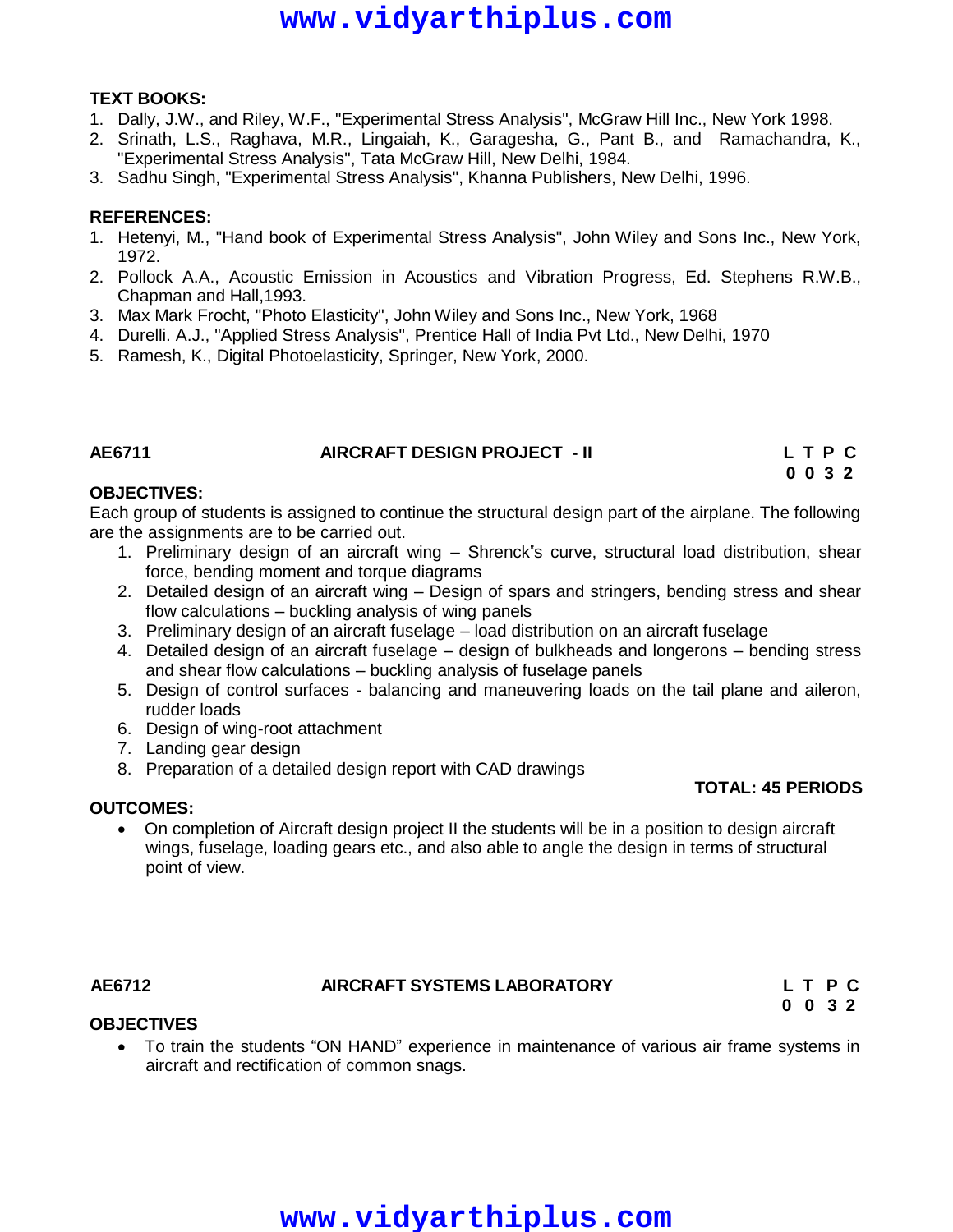#### **LIST OF EXPERIMENTS**

- 1. Aircraft "Jacking Up" procedure
- 2. Aircraft "Levelling" procedure
- 3. Control System "Rigging check" procedure
- 4. Aircraft "Symmetry Check" procedure
- 5. "Flow test" to assess of filter element clogging
- 6. "Pressure Test" To assess hydraulic External/Internal Leakage
- 7. "Functional Test" to adjust operating pressure
- 8. "Pressure Test" procedure on fuel system components
- 9. "Brake Torque Load Test" on wheel brake units
- 10. Maintenance and rectification of snags in hydraulic and fuel systems.

#### **OUTCOMES**

Ability to understand to procedure involved in maintenance of various air frame systems

| S.No. | <b>Items</b>                                | Quantity | <b>Experiment No.</b> |
|-------|---------------------------------------------|----------|-----------------------|
| 1.    | Serviceable aircraft with all above systems |          | 1,2,3,4,5,6,7,8,9,10  |
| 2.    | Hydraulic Jacks (Screw Jack)                | 5        | 1,2,4,8               |
| 3.    | Trestle adjustable                          | 5        | 1,2,4,8               |
| 4.    | <b>Spirit Level</b>                         |          |                       |
| 5.    | Levelling Boards                            |          |                       |
| 6.    | <b>Cable Tensiometer</b>                    |          |                       |
| 7.    | Adjustable Spirit Level                     |          |                       |
| 8.    | Plumb Bob                                   |          |                       |

#### **LIST OF EQUIPMENT FOR A BATCH OF 30 STUDENTS**

**TOTAL: 45 PERIODS**

**0 0 3 2**

### **AE6713 FLIGHT INTEGRATION SYSTEMS AND CONTROL LABORATORY L T P C**

#### **OBJECTIVES:**

 This laboratory is to train students, to study about basic digital electronics circuits, various microprocessor applications in Control surface, Displays fault tolerant computers, to study the stability analysis and design using MATLAB.

#### **LIST OF EXPERIMENTS**

- 1. Addition/Subtraction of 8 bit and 16 bit data for control surface deflection.
- 2. Sorting of Data in Ascending & Descending order for voting mechanism.
- 3. Sum of a given series with and without carry for identifying flap data.
- 4. Greatest in a given series & Multi-byte addition in BCD mode.
- *5.* Addition/Subtraction of binary numbers using adder and Subtractor circuits.
- 6. Multiplexer & Demultiplexer Circuits
- 7. Encoder and Decoder circuits.
- 8. Stability analysis using Root locus, Bode plot techniques.
- 9. Design of lead, lag and lead –lag compensator for aircraft dynamics.
- 10. Performance Improvement of Aircraft Dynamics by Pole placement technique.

#### **Note:**

\*\*= If MATLAB software is not available, the mathematical & graphical analysis of the experiment has to be done.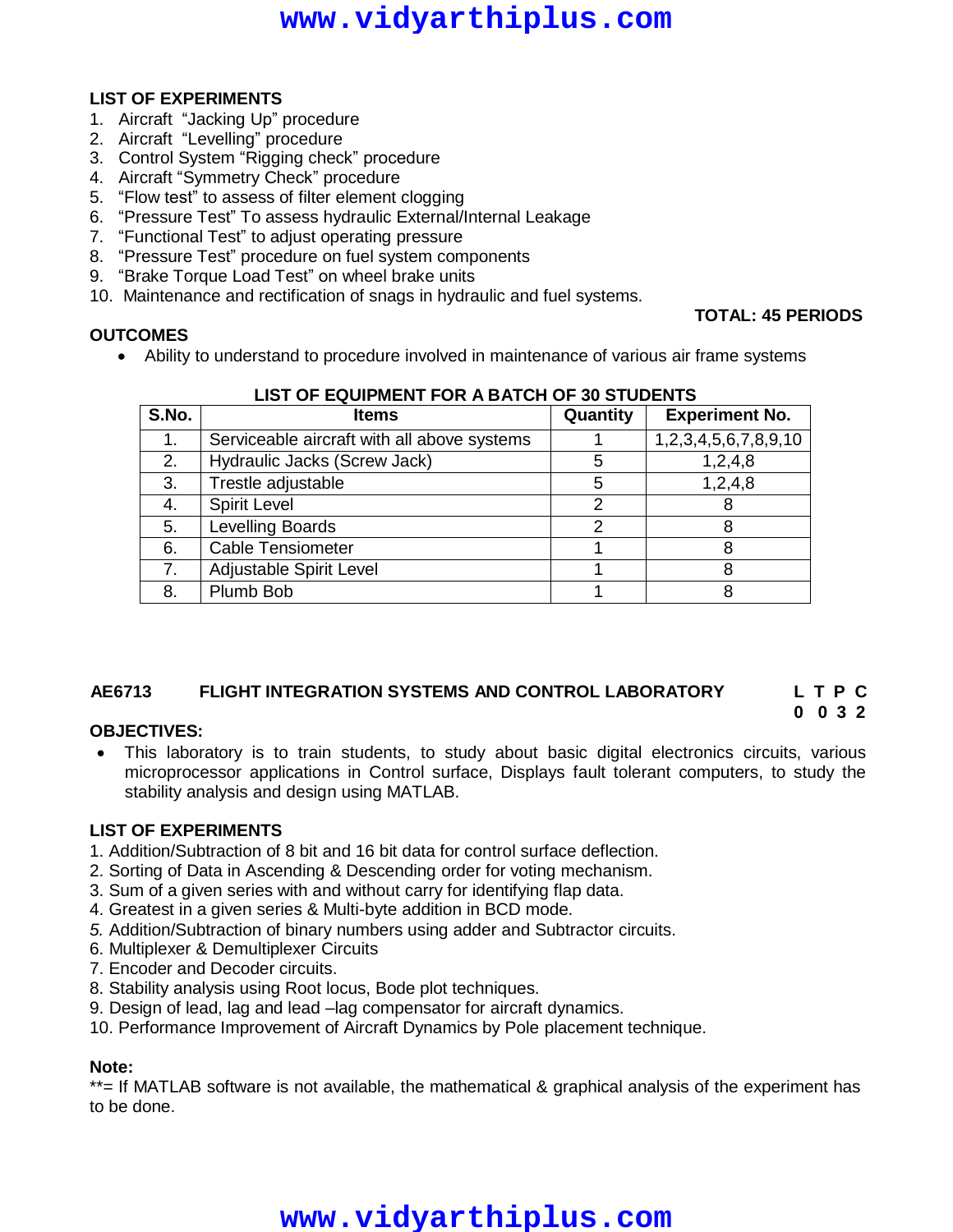#### **OUTCOMES:**

- Ability to understand digital electronics circuits.
- Ability to use microprocessor in Flight control
- Ability to perform stability analysis

#### **LIST OF EQUIPMENT FOR A BATCH OF 30 STUDENTS**

| S.No | <b>Details of Equipments</b>     | Quantity | <b>Experiment</b><br>Nos. |
|------|----------------------------------|----------|---------------------------|
| 1.   | Microprocessor 8085 Kit          | 10       | 1,2,3,4                   |
| 2.   | Adder/Subtractor Binary bits Kit | 10       | 5                         |
| 3.   | <b>Encoder Kit</b>               | 10       |                           |
| 4.   | Decoder Kit                      | 10       |                           |
| 5.   | Multiplexer Kit                  | 10       | հ                         |
| 6.   | Demultiplexer Kit                | 10       | 6                         |
| 7.   | computers                        | 10       | 8,9,10                    |
| 8.   | * Regulated power supply         | 10       | 5,6,7                     |
| 9.   | <b>MATLAB</b> software           |          | 8,9,10                    |

\*Is not needed when regulated power supply is in built.

## **ELECTIVES AE6005 HELICOPTER THEORY L T P C**

# **3 0 0 3**

#### **OBJECTIVES:**

 To make the student familiarize with the principles involved in helicopters and to study the performance and stability aspects of Helicopter under different operating conditions.

#### **UNIT I INTRODUCTION 9**

Helicopter as an aircraft, Basic features, Layout, Generation of lift, Main rotor, Gearbox, tail rotor, power plant, considerations on blade, flapping and feathering, Rotor controls and various types of rotor, Blade loading, Effect of solidity, profile drag, compressibility etc., Blade area required, number of Blades, Blade form, Power losses, Rotor efficiency.

### **UNIT II AERODYNAMICS OF ROTOR BLADE 9**

Aerofoil characteristics in forward flight, Hovering and Vortex ring state, Blade stall, maximum lift of the helicopter calculation of Induced Power, High speed limitations; parasite drag, power loading, ground effect.

### **UNIT III POWER PLANTS AND FLIGHT PERFORMANCE 9**

Piston engines, Gas turbines, Ramjet principle, Comparative performance, Horsepower required, Range and Endurance, Rate of Climb, Best Climbing speed, Ceiling in vertical climb, Autorotation.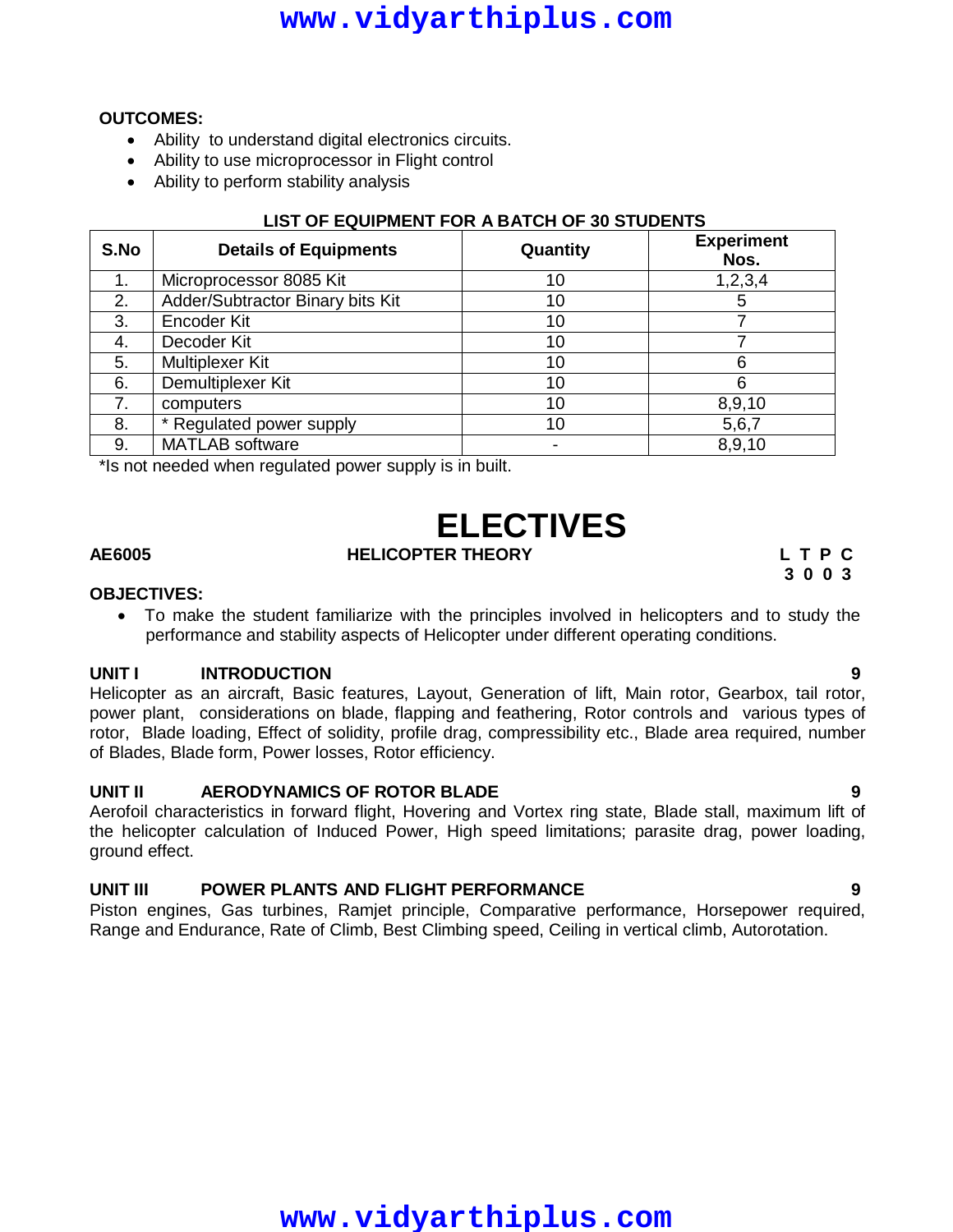#### **UNIT IV STABILITY AND CONTROL 9**

Physical description of effects of disturbances, Stick fixed Longitudinal and lateral dynamic stability, lateral stability characteristics, control response. Differences between stability and control of airplane and helicopter.

#### **UNIT V ROTOR VIBRATIONS 9**

Dynamic model of the rotor. Motion of the rigid blades, flapping motion, lagging motion, feathering motion, Properties of vibrating system, phenomenon of vibration, fuselage response, vibration absorbers, Measurement of vibration in flight. Rotor Blade Design: General considerations, Airfoil selection, Blade construction, Materials, Factors affecting weight and cost, Design conditions, Stress analysis. **TOTAL: 45 PERIODS**

#### **OUTCOMES:**

- To perform the Aerodynamics calculation of Rotor blade
- To perform stability and control characteristics of Helicopter
- To perform and control Rotor vibration

#### **TEXT BOOKS:**

- 1. John Fay, "The Helicopter and How It Flies", Himalayan Books 1995
- 2. Lalit Gupta, "Helicopter Engineering", Himalayan Books New Delhi 1996

#### **REFERENCES:**

- 1. Joseph Schafer, "Basic Helicopter Maintenance", Jeppesen 1980
- 2. R W Prouty, "Helicopter Aerodynamics"

#### **AE6006 THEORY OF PLATES AND SHELLS L T P C 3 0 0 3**

#### **OBJECTIVES**

 To study the behaviour of the plates and shells with different geometry under various types of loads.

#### **UNIT I CLASSICAL PLATE THEORY 3**

Classical Plate Theory – Assumptions – Differential Equation – Boundary Conditions.

#### **UNIT II PLATES OF VARIOUS SHADES 15**

Navier"s Method of Solution for Simply Supported Rectangular Plates – Leavy"s Method of Solution for Rectangular Plates under Different Boundary Conditions. Governing Equation – Solution for Axisymmetric loading – Annular Plates – Plates of other shapes.

#### **UNIT III EIGEN VALUE ANALYSIS 8**

Stability and free Vibration Analysis of Rectangular Plates.

#### **UNIT IV APPROXIMATE METHODS 10**

Rayleigh – Ritz, Galerkin Methods– Finite Difference Method – Application to Rectangular Plates for Static, Free Vibration and Stability Analysis.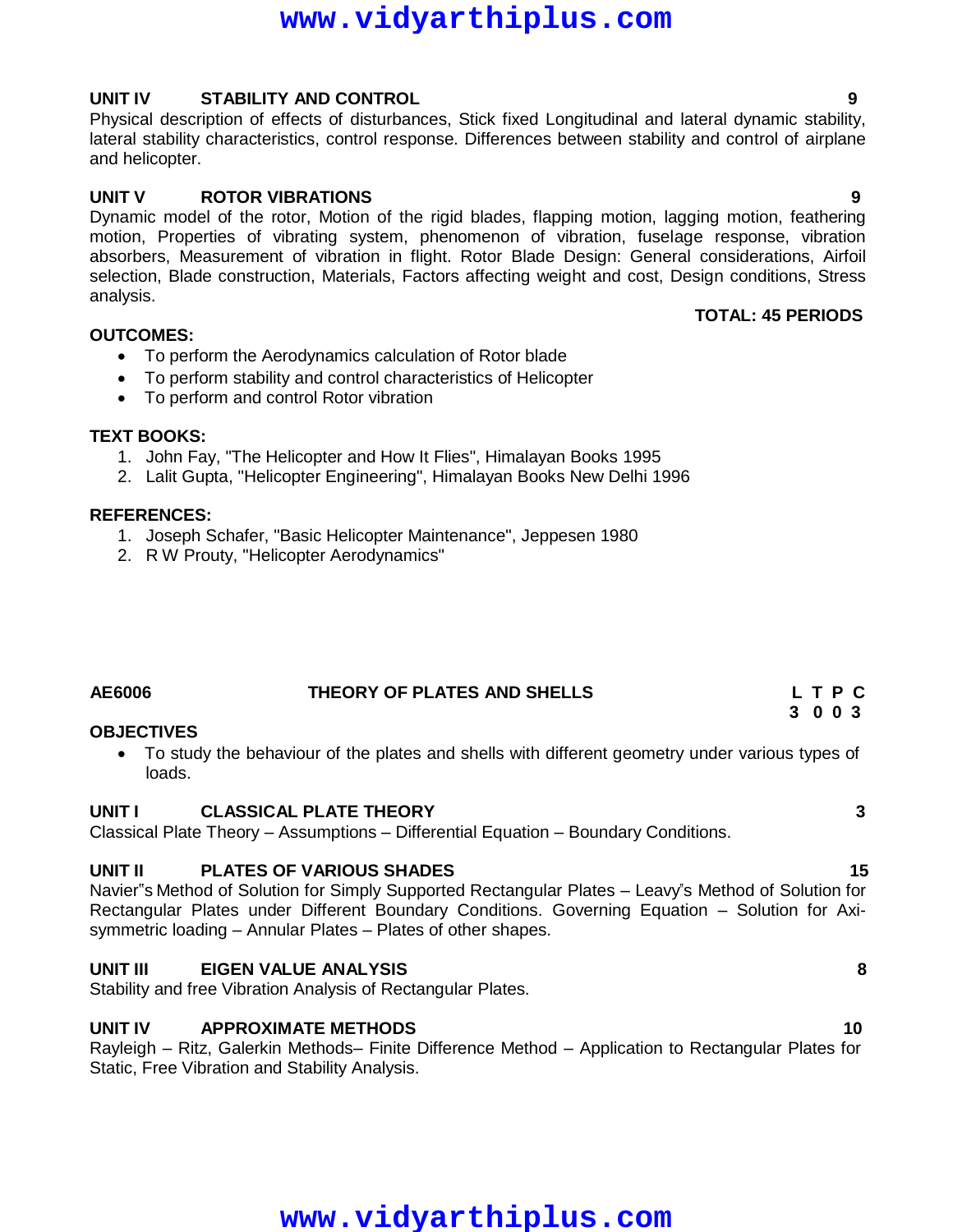#### **UNIT V SHELLS 9**

Basic Concepts of Shell Type of Structures – Membrane and Bending Theories for Circular Cylindrical Shells. **TOTAL : 45 PERIODS**

#### **OUTCOMES**

- Ability to use different theories to plate and shell
- Perform stability and free vibration calculations
- Use of different methods for stability analysis

#### **TEXT BOOKS**

- 1. Timoshenko, S.P. Winowsky. S., and Kreger, "Theory of Plates and Shells", McGraw-Hill Book Co. 1990.
- 2. Varadan. T. K. and Bhaskar. K., "Theory of Plates and Shells", 1999, Narosa.

#### **REFERENCES**

- 1. Flugge, W. "Stresses in Shells", Springer Verlag, 1985.
- 2. Timoshenko, S.P. and Gere, J.M., "Theory of Elastic Stability", McGraw-Hill Book Co. 1986

### **AE6007 FATIGUE AND FRACTURE L T P C**

#### **OBJECTIVES:**

 To understand the basic concepts involved in fatigue analysis and to study the importance of fracture mechanics in aerospace applications.

#### **UNIT I FATIGUE OF STRUCTURES 7**

S.N. curves - Endurance limits - Effect of mean stress, Goodman, Gerber and Soderberg relations and diagrams - Notches and stress concentrations - Neuber"s stress concentration factors - Plastic stress concentration factors - Notched S.N. curves – Fatigue of composite materials.

#### **UNIT II STATISTICAL ASPECTS OF FATIGUE BEHAVIOUR 10**

Low cycle and high cycle fatigue - Coffin - Manson"s relation - Transition life - cyclic strain hardening and softening - Analysis of load histories - Cycle counting techniques -Cumulative damage - Miner"s theory - Other theories.

#### **UNIT III PHYSICAL ASPECTS OF FATIGUE 10**

Phase in fatigue life - Crack initiation - Crack growth - Final Fracture - Dislocations - fatigue fracture surfaces.

#### **UNIT IV FRACTURE MECHANICS 10**

Strength of cracked bodies - Potential energy and surface energy - Griffith"s theory - Irwin - Orwin extension of Griffith"s theory to ductile materials - stress analysis of "cracked bodies - Effect of thickness on fracture toughness" - stress intensity factors for typical "geometries.

#### **UNIT V FATIGUE DESIGN AND TESTING 8**

Safe life and Fail-safe design philosophies - Importance of Fracture Mechanics in aerospace structures - Application to composite materials and structures.

**www.vidyarthiplus.com**

#### **OUTCOMES**

Ability to apply mathematical knowledge to define fatigue behaviors

**TOTAL: 45 PERIODS**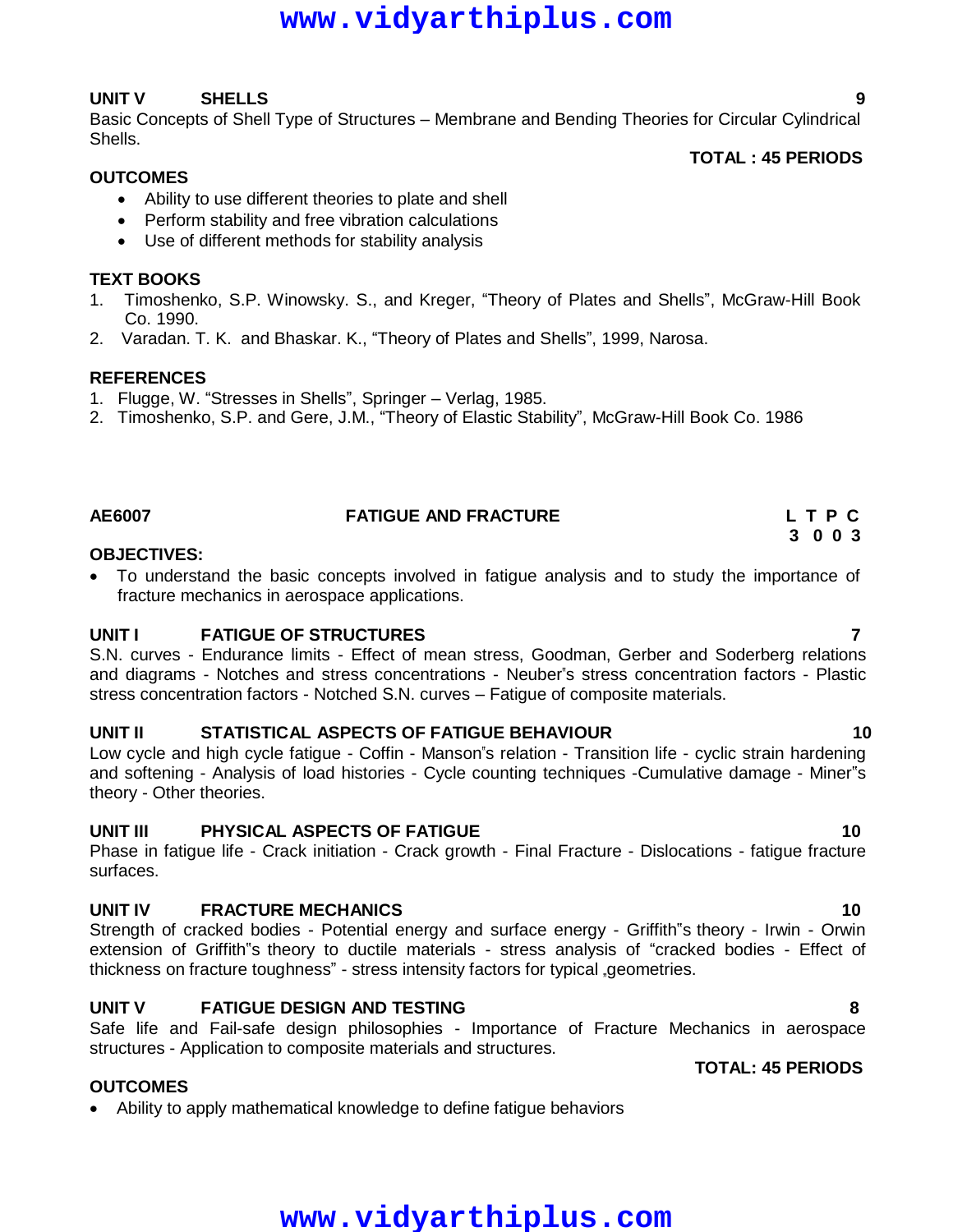- Ability to perform fatigue design
- Ability to analyse the fracture due to fatigue

#### **TEXT BOOKS:**

- 1. Prasanth Kumar, "Elements of fracture mechanics", Wheeter publication, 1999.
- 2. Barrois W, Ripely, E.L., "Fatigue of aircraft structure," Pergamon press. Oxford, 1983.

#### **REFERENCES:**

- 1. Sih C.G., "Mechanics of fracture." Vol I, Sijthoff and w Noordhoff International Publishing Co., Netherlands, 1989.
- 2. Knott, J.F., "Fundamentals of Fracture Mechanics," Buterworth & Co., Ltd., London, 1983.
- 3. Kare Hellan ,"Introduction to Fracture Mechanics", McGraw Hill, Singapore,1985

### **AE6008 UAV SYSTEMS L T P C**

### **3 0 0 3**

#### **OBJECTIVES:**

To make the students to understand the basic concepts of UAV systems design.

#### **UNIT I INTRODUCTION TO UAV 9**

History of UAV –classification – Introduction to Unmanned Aircraft Systems--models and prototypes – System Composition-applications

#### **UNIT II THE DESIGN OF UAV SYSTEMS 9**

Introduction to Design and Selection of the System- Aerodynamics and Airframe Configurations**-**Characteristics of Aircraft Types**-** Design Standards and Regulatory Aspects**-**UK,USA and Europe-Design for Stealth--control surfaces-specifications.

#### **UNIT III AVIONICS HARDWARE 9**

Autopilot – AGL-pressure sensors-servos-accelerometer –gyros-actuators- power supply-processor, integration, installation, configuration, and testing

#### **UNIT IV COMMUNICATION PAYLOADS AND CONTROLS 9**

Payloads-Telemetry-tracking-Aerial photography-controls-PID feedback-radio control frequency range –modems-memory system-simulation-ground test-analysis-trouble shooting

#### **UNIT V THE DEVELOPMENT OF UAV SYSTEMS 9**

Waypoints navigation-ground control software- System Ground Testing**-** System In-flight Testing**-**Future Prospects and Challenges-Case Studies – Mini and Micro UAVs.

#### **OUTCOMES:**

- Ability to design UAV system
- Ability to identify different hardware for UAV

#### **REFERENCES:**

- 1. Reg Austin "Unmanned Aircraft Systems UAV design, development and deployment", Wiley, 2010.
- 2. Robert C. Nelson, Flight Stability and Automatic Control, McGraw-Hill, Inc, 1998.

## **www.vidyarthiplus.com**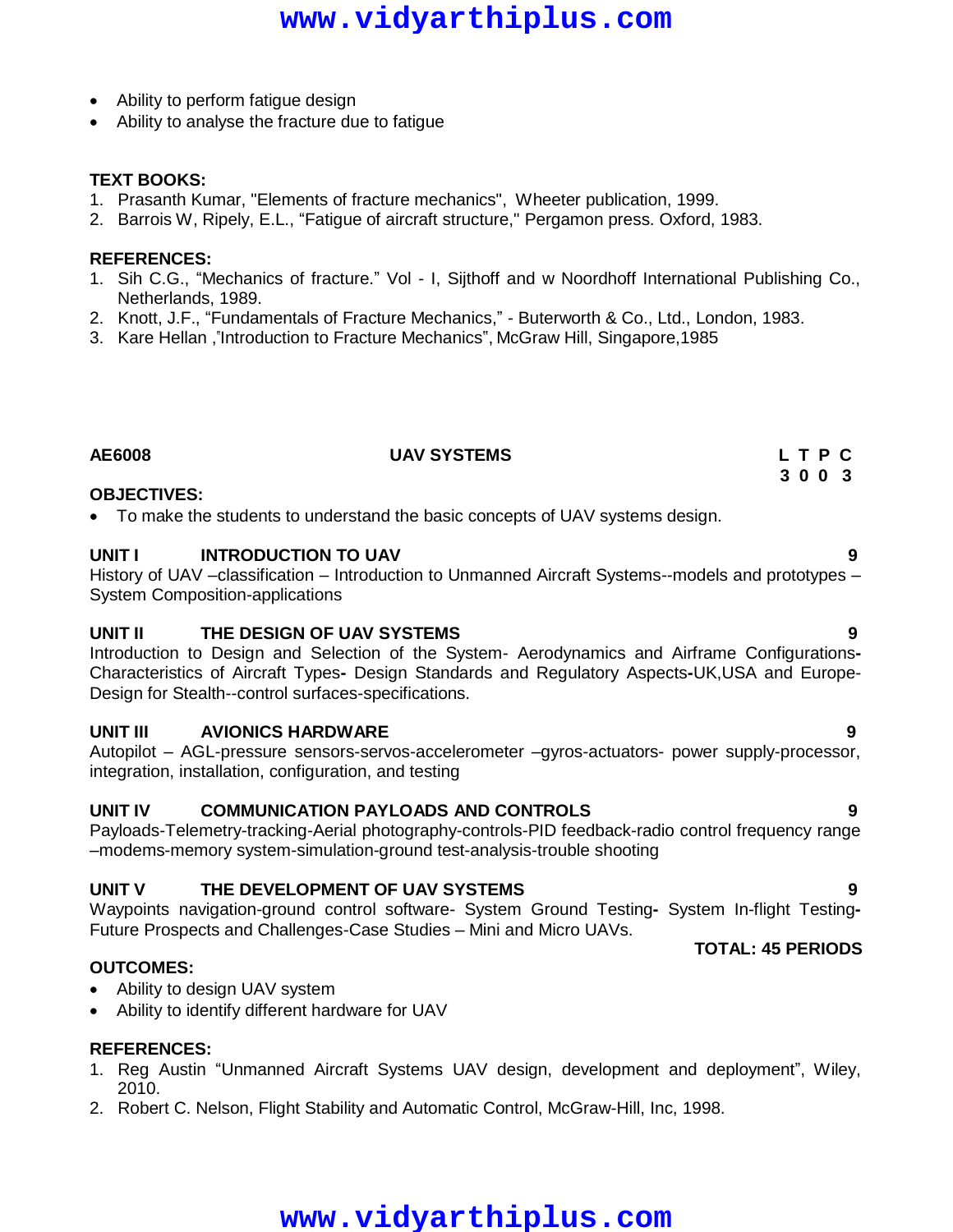- 3. Kimon P. Valavanis, "Advances in Unmanned Aerial Vehicles: State of the Art and the Road to Autonomy", Springer, 2007
- 4. Paul G Fahlstrom, Thomas J Gleason, "Introduction to UAV Systems", UAV Systems, Inc, 1998
- 5. Dr. Armand J. Chaput, "Design of Unmanned Air Vehicle Systems", Lockheed Martin Aeronautics Company, 2001

#### **AE6009 INDUSTRIAL AERODYNAMICS L T P C**

#### **OBJECTIVES:**

 To familiarize the learner with non-aeronautical uses of aerodynamics such as road vehicle, building aerodynamics and problems of flow induced vibrations.

#### **UNIT I ATMOSPHERE 9**

Types of winds, Causes of variation of winds, Atmospheric boundary layer, Effect of terrain on gradient height, Structure of turbulent flows.

### **UNIT II WIND ENERGY COLLECTORS 9**

Horizontal axis and vertical axis machines, Power coefficient, Betz coefficient by momentum theory.

#### **UNIT III VEHICLE AERODYNAMICS 9**

Power requirements and drag coefficients of automobiles, Effects of cut back angle, Aerodynamics of trains and Hovercraft.

#### **UNIT IV BUILDING AERODYNAMICS 9**

Pressure distribution on low rise buildings, wind forces on buildings. Environmental winds in city blocks, Special problems of tall buildings, Building codes, Building ventilation and architectural aerodynamics.

### **UNIT V FLOW INDUCED VIBRATIONS 9**

Effects of Reynolds number on wake formation of bluff shapes, Vortex induced vibrations, Galloping and stall flutter.

#### **OUTCOMES**

- Use of aerodynamics for non- aerodynamics such as vehicle, building.
- Solve the problems and able to analyse vibrations during flow

### **TEXT BOOKS:**

- 1. M.Sovran (Ed), "Aerodynamics and drag mechanisms of bluff bodies and Road vehicles", Plenum press, New York, 1978.
- 2. Sachs. P., "Winds forces in Engineering", Pergamon Press, 1978.

#### **REFERENCES:**

- 1. Blevins. R.D., "Flow Induced Vibrations", Van Nostrand, 1990.
- 2. Calvent. N.G., "Wind Power Principles", Charles Griffin & Co., London, 1979.

# **www.vidyarthiplus.com**

**TOTAL: 45 PERIODS**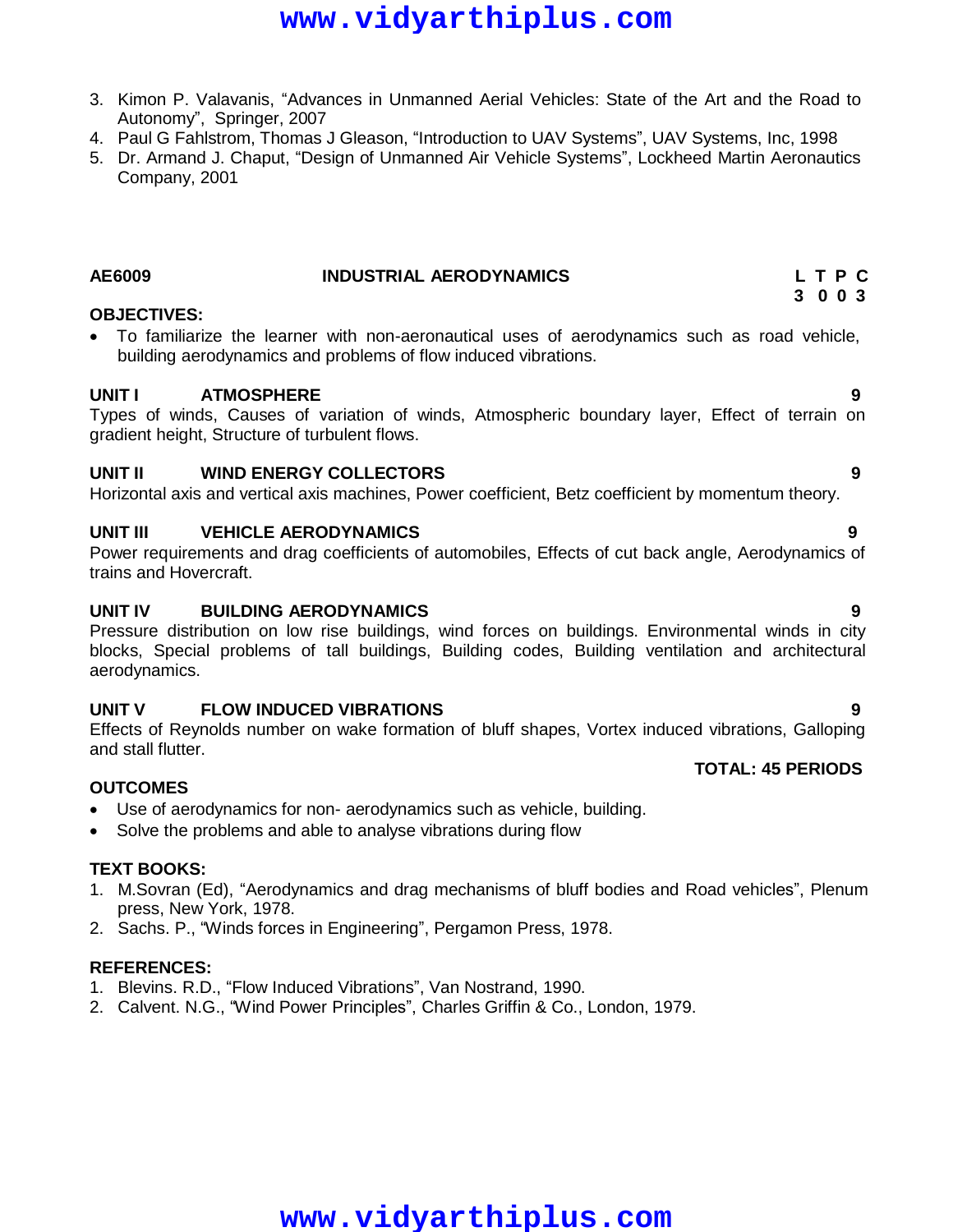#### **AE6010 AIRFRAME MAINTENANCE AND REPAIR L T P C**

#### **OBJECTIVES:**

 To make the students to understand the Airframe components and the tools used to maintain the components. Defect investigation, methods to carry out investigation and the detailed maintenance and practice procedures**.**

#### **UNIT I MAINTENANCE OF AIRCRAFT STRUCTURAL COMPONENTS 9**

Equipments used in welding shop and their maintenance - Ensuring quality welds - Welding jigs and fixtures - Soldering and brazing – laser welding.

Sheet metal repair and maintenance: Selection of materials; Repair schemes; Fabrication of replacement patches; Tools - power/hand; Repair techniques; Peening - Close tolerance fasteners; Sealing compounds; forming/shaping; Calculation of weight of completed repair; Effect of weight change on surrounding structure. Sheet metal inspection - N.D.T. Testing. Riveted repair design - Damage investigation - Reverse engineering.

#### **UNIT II PLASTICS AND COMPOSITES IN AIRCRAFT 9**

Review of types of plastics used in airplanes - Maintenance and repair of plastic components - Repair of cracks, holes etc., various repairs schemes - Scopes.

Cleaning of fibre reinforced plastic (FRP) materials prior to repair; Break test - Repair Schemes; FRP/honeycomb sandwich materials; laminated FRP structural members and skin panels; Tools/equipment; Vacuum-bag process. Special precautions – Autoclaves

#### **UNIT III AIRCRAFT JACKING, ASSEMBLY AND RIGGING 9**

Airplane jacking and weighing and C.G. Location. Balancing of control surfaces - Inspection maintenance. Helicopter flight controls. Tracking and balancing of main rotor.

#### **UNIT IV REVIEW OF HYDRAULIC AND PNEUMATIC SYSTEM 12**

Trouble shooting and maintenance practices - Service and inspection - Inspection and maintenance of landing gear systems. - Inspection and maintenance of air-conditioning and pressurization system, water and waste system. Installation and maintenance of Instruments - handling - Testing - Inspection. Inspection and maintenance of auxiliary systems - Rain removal system - Position and warning system - Auxiliary Power Units (APUs).

#### **UNIT V SAFETY PRACTICES 8**

Hazardous materials storage and handling, Aircraft furnishing practices - Equipments. Trouble shooting. Theory and practices.

### **TOTAL: 45 PERIODS**

- Ability to identify the airframe components
- Ability to perform defect investigation skill to maintain the airframe

### **TEXT BOOKS:**

**OUTCOMES**

1. Kroes, Watkins, Delp, "Aircraft Maintenance and Repair", McGraw Hill, New York, 1992.

### **REFERENCES:**

- 1. Larry Reithmeir, "Aircraft Repair Manual", Palamar Books, Marquette, 1992.
- 2. Brimm D.J. Bogges H.E., "Aircraft Maintenance", Pitman Publishing corp., New York, 1940.
- 3. Delp. Bent and Mckinely "Aircraft Maintenance Repair", McGraw Hill, New York, 1987.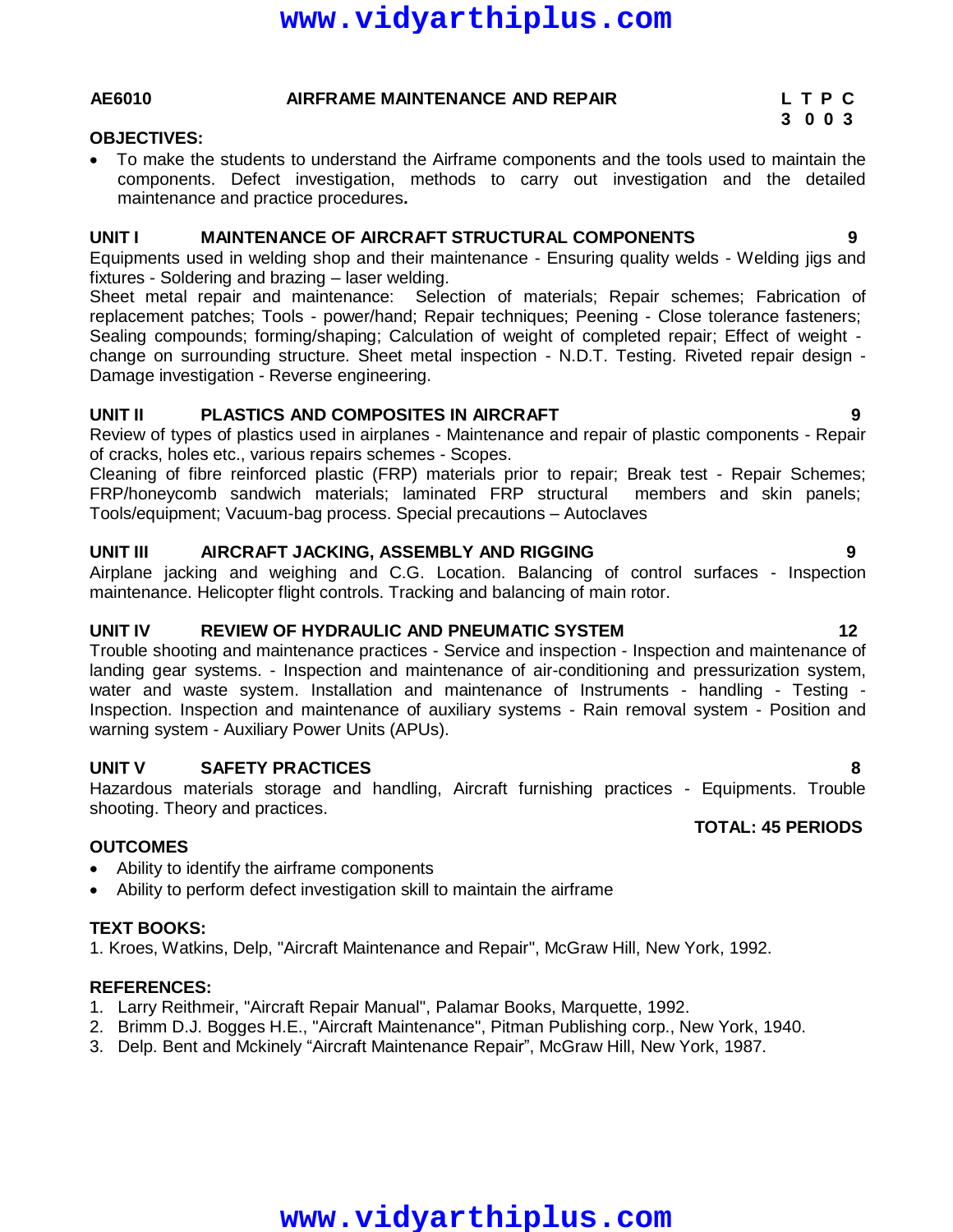#### **AE6011 AERO ENGINE MAINTENANCE AND REPAIR L T P C**

#### **OBJECTIVES:**

- To make the students to familiarize with the Aircraft engine maintenance procedure and practice.
- Must have knowledge of basics of Aeronautics and engine components.

#### **UNIT I PISTON ENGINES 9**

Carburetion and Fuel injection systems for small and large engines - Ignition system components spark plug detail - Engine operating conditions at various altitudes – Engine power measurements – Classification of engine lubricants and fuels – Induction, Exhaust and cooling system - Maintenance and inspection check to be carried out.Inspection and maintenance and trouble shooting - Inspection of all engine components - Daily and routine checks - Overhaul procedures - Compression testing of cylinders - Special inspection schedules - Engine fuel, control and exhaust systems - Engine mount and super charger - Checks and inspection procedures.

#### **UNIT II PROPELLERS 9**

Propeller theory - operation, construction assembly and installation - Pitch change mechanism-Propeller axially system- Damage and repair criteria - General Inspection procedures - Checks on constant speed propellers - Pitch setting, Propeller Balancing, Blade cuffs, Governor/Propeller operating conditions – Damage and repair criteria.

#### **UNIT III JET ENGINES 9**

Types of jet engines – Fundamental principles – Bearings and seals - Inlets - compressors- turbinesexhaust section – classification and types of lubrication and fuels- Materials used - Details of control, starting around running and operating procedures – Inspection and Maintenance- permissible limits of damage and repair criteria of engine components- internal inspection of engines- compressor washing- field balancing of compressor fans- Component maintenance procedures - Systems maintenance procedures - use of instruments for online maintenance - Special inspection procedures-Foreign Object Damage - Blade damage .

#### **UNIT IV TESTING AND INSPECTION 9**

Symptoms of failure - Fault diagnostics - Case studies of different engine systems - Rectification during testing equipments for overhaul: Tools and equipments requirements for various checks and alignment during overhauling - Tools for inspection - Tools for safety and for visual inspection - Methods and instruments for non destructive testing techniques - Equipment for replacement of parts and their repair. Engine testing: Engine testing procedures and schedule preparation - Online maintenance.

#### **UNIT V OVERHAULING 9**

Engine Overhaul - Overhaul procedures - Inspections and cleaning of components - Repairs schedules for overhaul - Balancing of Gas turbine components. Trouble Shooting: Procedures for trouble shooting - Condition monitoring of the engine on ground and at altitude - engine health monitoring and corrective methods.

#### **OUTCOMES**

- Apply maintenance procedure to Aircraft Engines
- Identify the engine components and faults
- Apply non destructive testing procedures to identify the defects
- Apply overhauling procedure to new engines

#### **REFERENCES:**

1. Kroes & Wild, " Aircraft Power plants ", 7th Edition - McGraw Hill, New York, 1994.

## **www.vidyarthiplus.com**

**TOTAL:45 PERIODS**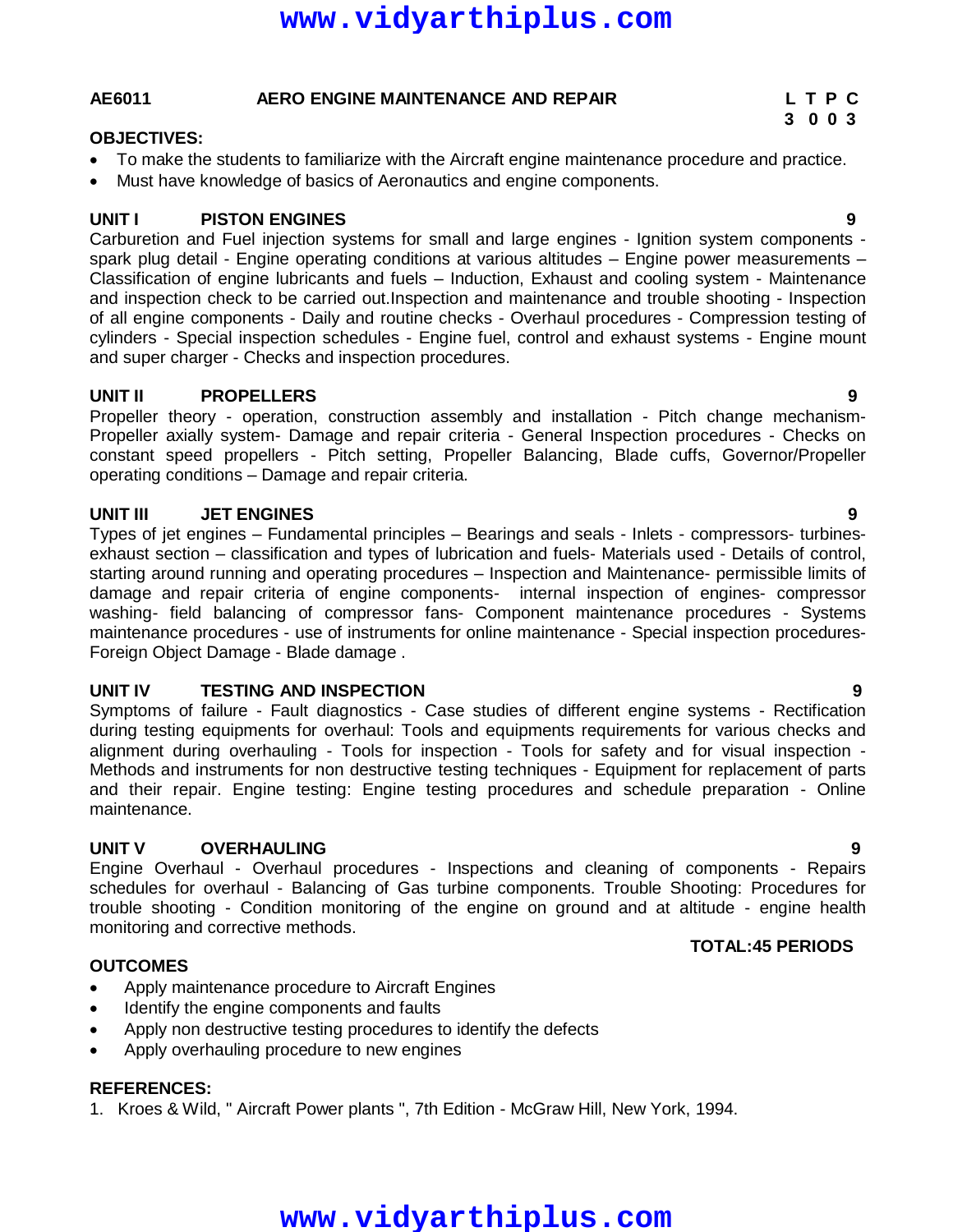- 2. Turbomeca, " Gas Turbine Engines ", The English Book Store ", New Delhi, 1993.
- 3. United Technologies Pratt & Whitney, "The Aircraft Gas turbine Engine and its Operation", The English Book Store, New Delhi.

#### **AE6012 AIR TRAFFIC CONTROL AND PLANNING L T P C**

#### **OBJECTIVES**

To study the procedure of the formation of aerodrome and its design and air traffic control.

#### **UNIT I BASIC CONCEPTS 9**

Objectives of air traffic control systems - Parts of ATC services – Scope and Provision of ATCs – VFR & IFR operations – Classification of ATS air spaces – Various kinds of separation – Altimeter setting procedures – Establishment, designation and identification of units providing ATS – Division of responsibility of control.

#### **UNIT II AIR TRAFFIC SYSTEMS 9**

Area control service, assignment of cruising levels - minimum flight altitude - ATS routes and significant points – RNAV and RNP – Vertical, lateral and longitudinal separations based on time / distance –ATC clearances – Flight plans – position report

#### **UNIT III FLIGHT INFORMATION SYSTEMS 10**

Radar service, Basic radar terminology - Identification procedures using primary / secondary radar performance checks – use of radar in area and approach control services – assurance control and coordination between radar / non radar control – emergencies – Flight information and advisory service – Alerting service – Co-ordination and emergency procedures – Rules of the air.

#### **UNIT IV AERODROME DATA 9**

Aerodrome data - Basic terminology – Aerodrome reference code – Aerodrome reference point – Aerodrome elevation – Aerodrome reference temperature – Instrument runway, physical Characteristics; length of primary / secondary runway – Width of runways – Minimum distance between parallel runways etc. – obstacles restriction.

#### **UNIT V NAVIGATION AND OTHER SERVICES 8**

Visual aids for navigation Wind direction indicator – Landing direction indicator – Location and characteristics of signal area – Markings, general requirements – Various markings – Lights, general requirements – Aerodrome beacon, identification beacon – Simple approach lighting system and various lighting systems – VASI & PAPI - Visual aids for denoting obstacles; object to be marked and lighter – Emergency and other services.

#### **OUTCOMES**

- Understanding the requirement of air traffic control systems and types of air traffic control system.
- Knowledge in flight information systems and rules of air traffic systems.
- Knowledge indirection indicator systems for air navigation.

#### **TEXT BOOK**

1. AIP (India) Vol. I & II, "The English Book Store", 17-1, Connaught Circus, New Delhi.

## **www.vidyarthiplus.com**